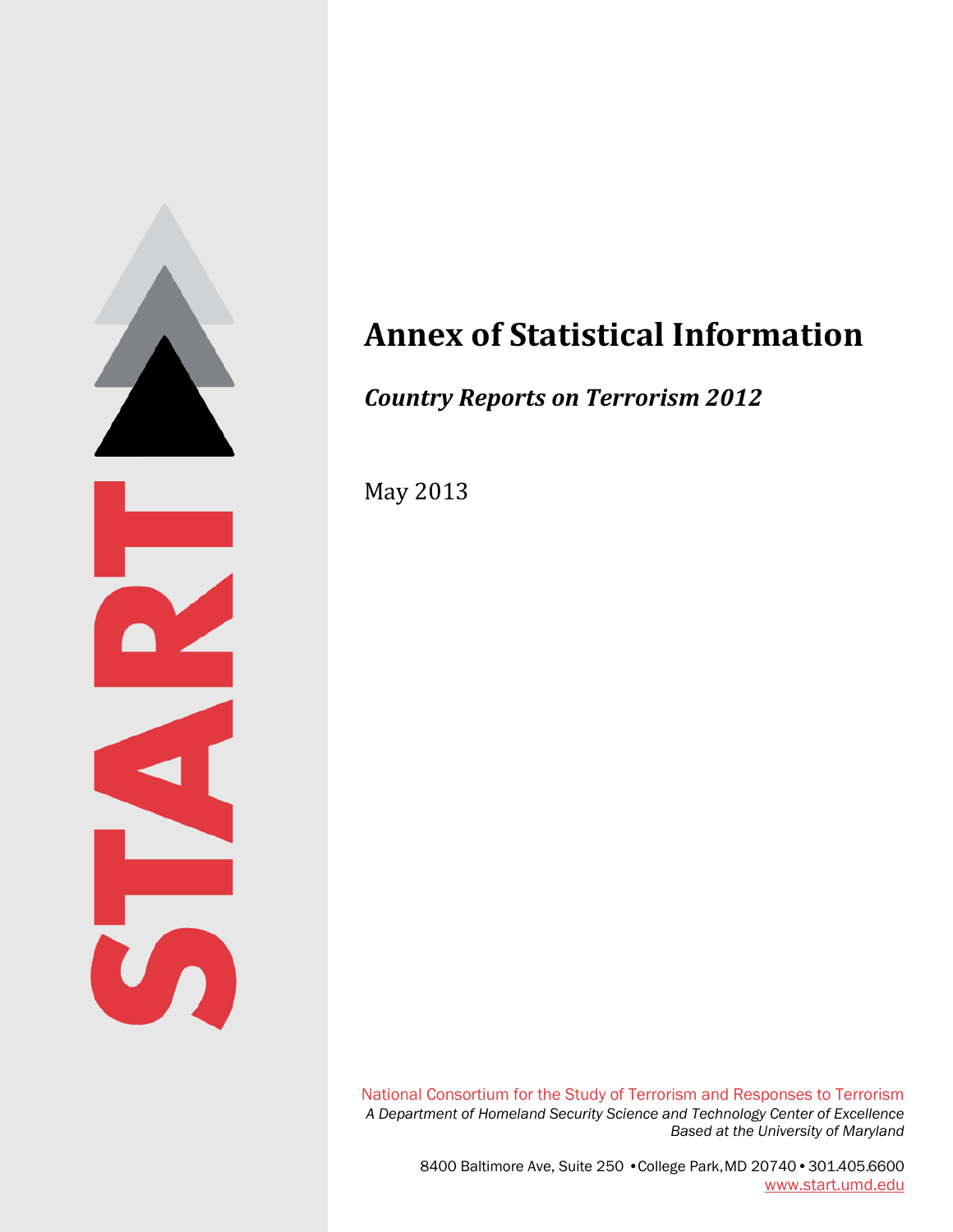### **STATISTICAL INFORMATION ON TERRORISM IN 2012**

Title 22, Section 2656f of the United States Code requires the Department of State to include in its annual report on terrorism "to the extent practicable, complete statistical information on the number of individuals, including United States citizens and dual nationals, killed, injured, or kidnapped by each terrorist group during the preceding calendar year." The definition found in Title 22 of the US Code provides that terrorism is "premeditated, politically motivated violence perpetrated against noncombatant targets by subnational groups or clandestine agents." From 2004 to 2011, the data for the Annex of Statistical Information were collected by the National Counterterrorism Center, part of the Office of the Director of National Intelligence, through the Worldwide Incidents Tracking System (WITS).

In June 2012, the National Consortium for the Study of Terrorism and Responses to Terrorism (START) contracted with the US Department of State to collect a Statistical Annex data set and provide a report to include in the State Department's annual *Country Reports on Terrorism 2012.*  Since 2001, START has maintained the Global Terrorism Database (GTD), an unclassified event database compiled from information in open-source reports of terrorist attacks. The first version of the GTD was released in 2006 and included information on worldwide terrorism from 1970 to 1997. START consistently updates and improves the accuracy of the data. The full GTD (1970 2011) and accompanying documentation are available to the public at [www.start.umd.edu/gtd.](http://www.start.umd.edu/gtd) The GTD staff compiled the Statistical Annex data set to include violent acts carried out by nonstate actors that meet all of the GTD inclusion criteria:<sup>1</sup>

- 1. The violent act was aimed at attaining a political, economic, religious, or social goal;
- 2. The violent act included evidence of an intention to coerce, intimidate, or convey some other message to a larger audience (or audiences) other than the immediate victims; and
- 3. The violent act was outside the precepts of International Humanitarian Law insofar as it targeted non-combatants.

These data represent our best efforts to report the most comprehensive and valid information on terrorism, based on the availability of open-source data and resources. We continually strive to evaluate and enhance our methodology to promote comprehensive, accurate, and systematic data collection. In particular, in 2012 we developed data collection tools that expand the number of sources available for analysis and automate the selection of potentially relevant articles from which GTD staff identify unique attacks and record their specific details.

**Due to the evolution in data collection methodology with respect to both WITS and prior versions of the GTD it is important to note that the data presented here are not directly comparable with previous data from either of these sources. Because of this, we restrict the analysis in this annex to patterns of terrorism worldwide in 2012.**

 $\overline{\phantom{a}}$ 

<sup>&</sup>lt;sup>1</sup> Readers familiar with the GTD will note that inclusion in the GTD proper from which the Statistical Annex data set was derived requires that an event meet at least two out of the three inclusion criteria. In consultation with the US Department of State, we determined that it was appropriate to include in the Statistical Annex dataset only those events for which all three criteria were met in order to adhere to the definition established in the US Code. In addition, the Statistical Annex dataset excludes any events in the GTD for which there was considerable uncertainty or conflicting reports regarding the inclusion criteria.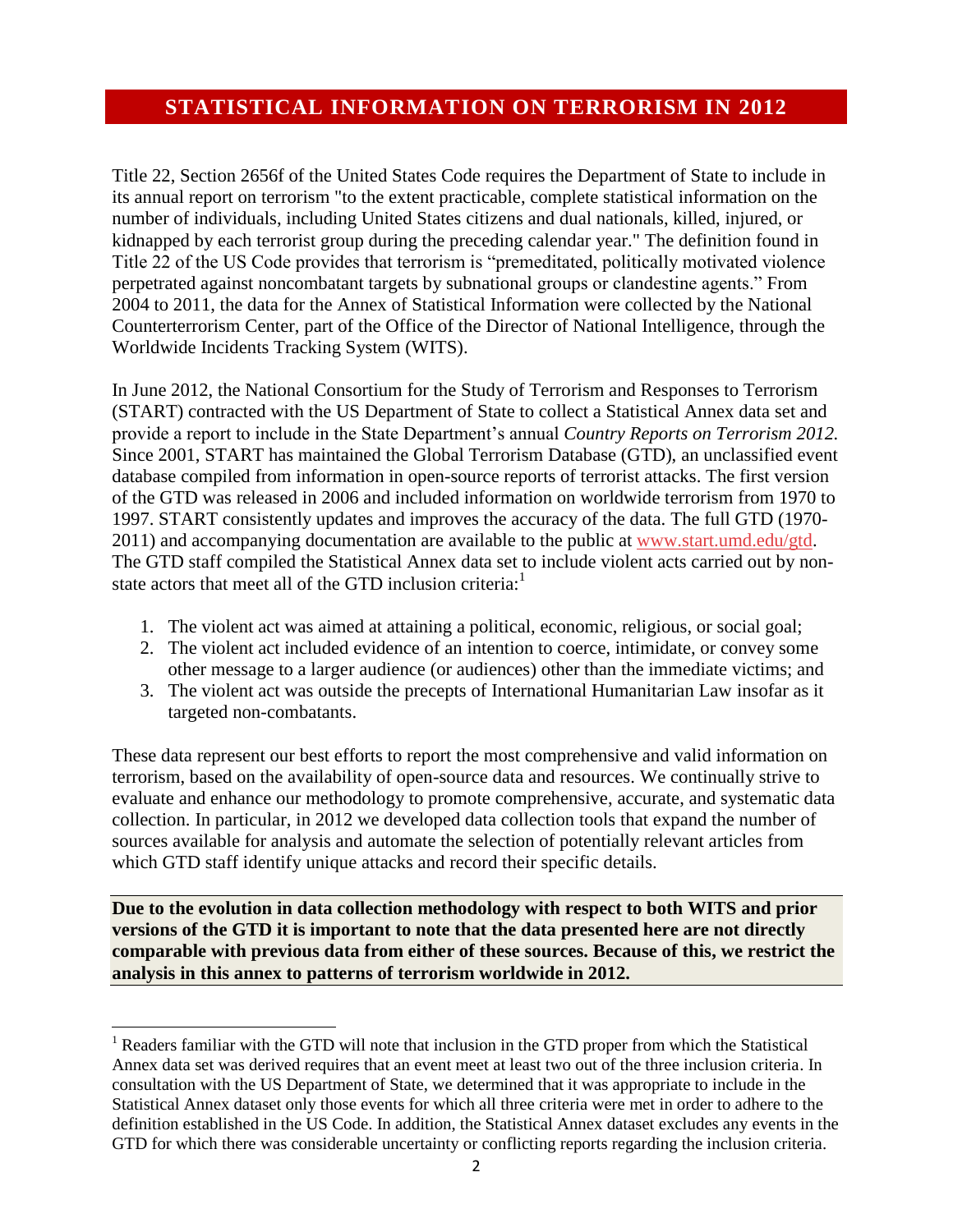This Annex of Statistical Information is a guide to worldwide terrorist activity as reported by unclassified sources. We hope that these data will be useful for improving knowledge about patterns and characteristics of terrorism, and helpful for maintaining global awareness of the threat it poses.

The Annex of Statistical Information is provided for statistical purposes only. The statistical information contained in the Annex is based on reports from a variety of open sources that may be of varying credibility. Nothing in this report should be construed as a determination that individuals associated with the underlying incidents are guilty of terrorism or any other criminal offense. As with all records in the Global Terrorism Database, the statistical information may be modified, as necessary and appropriate, if new information becomes available.

**Any assessments and descriptions, including those regarding the nature of the incidents or the factual circumstances thereof, are offered only as part of the analytic work product of the National Consortium for the Study of Terrorism and Responses to Terrorism (START) and may not reflect the views of the United States government.**

### **INCIDENTS OF TERRORISM WORLDWIDE**

In 2012, a total of 6,771 terrorist attacks occurred worldwide, resulting in more than 11,000 deaths and more than 21,600 injuries. In addition, more than 1,280 people were kidnapped or taken hostage. In this report we describe patterns of worldwide terrorist activity with respect to changes during the year, geographic concentration, casualties, perpetrator organizations, tactics, weapons, and targets.

|                  |                      |                     | <b>Total</b> | <b>Total Kidnapped/</b> |
|------------------|----------------------|---------------------|--------------|-------------------------|
| <b>Month</b>     | <b>Total Attacks</b> | <b>Total Killed</b> | Wounded      | <b>Taken Hostage</b>    |
| <b>January</b>   | 595                  | 1378                | 1838         | 133                     |
| <b>February</b>  | 461                  | 801                 | 1620         | 135                     |
| <b>March</b>     | 515                  | 789                 | 1931         | 78                      |
| April            | 579                  | 843                 | 1416         | 188                     |
| <b>May</b>       | 684                  | 873                 | 2523         | 104                     |
| June             | 591                  | 1189                | 2580         | 254                     |
| <b>July</b>      | 571                  | 1010                | 1817         | 68                      |
| <b>August</b>    | 615                  | 953                 | 1498         | 92                      |
| <b>September</b> | 520                  | 877                 | 1853         | 31                      |
| <b>October</b>   | 614                  | 986                 | 1656         | 102                     |
| <b>November</b>  | 570                  | 794                 | 1878         | 46                      |
| <b>December</b>  | 456                  | 605                 | 1042         | 52                      |
| <b>Total</b>     | 6771                 | 11098               | 21652        | 1283                    |

#### **Table 1: Terrorist attacks and casualties worldwide by month, 2012**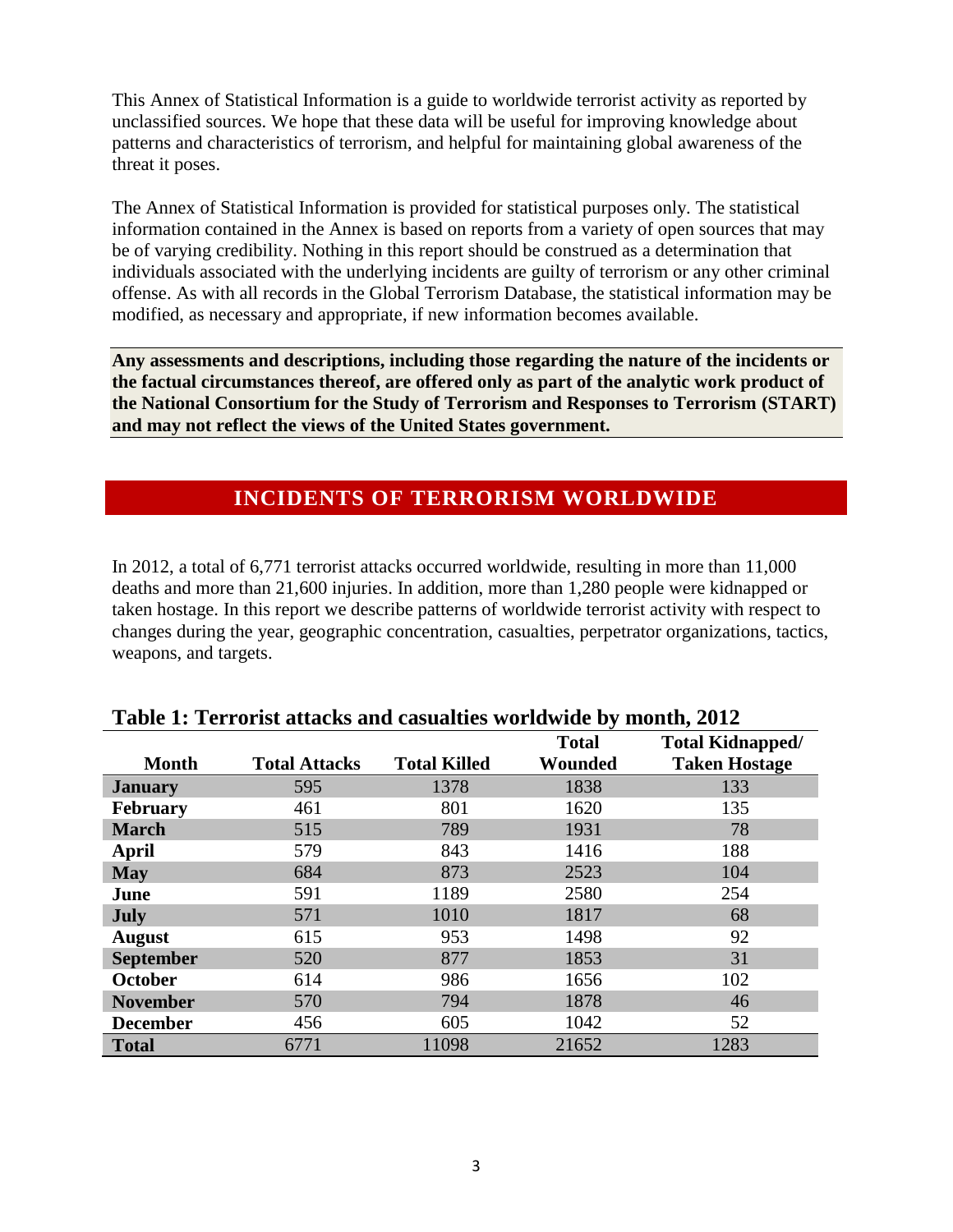- On average, there were 564.25 attacks, 924.83 deaths, and 1,804.33 injuries per month in 2012. There were 1.64 fatalities and 3.20 injuries per attack, including perpetrator casualties.
- The high number of fatalities in January  $(1,378)$  was due in large part to terrorist violence in Iraq (425 deaths) and Nigeria (348 deaths).
- The increase in terrorist violence from February through June includes the onset of spring "fighting season" in Afghanistan, where there was a 153 percent increase in attacks and a 158 percent increase in fatalities.

# **LOCATION**

|                    | Tubic 2. Ten countries with the most terrorist attacher 2012 |                     |              |                                        |                                                |
|--------------------|--------------------------------------------------------------|---------------------|--------------|----------------------------------------|------------------------------------------------|
|                    |                                                              |                     | <b>Total</b> | Average<br><b>Number</b><br>Killed per | Average<br><b>Number</b><br><b>Wounded per</b> |
| Country            | <b>Total Attacks</b>                                         | <b>Total Killed</b> | Wounded      | <b>Attack</b>                          | <b>Attack</b>                                  |
| <b>Pakistan</b>    | 1404                                                         | 1848                | 3643         | 1.32                                   | 2.59                                           |
| <b>Iraq</b>        | 1271                                                         | 2436                | 6641         | 1.92                                   | 5.23                                           |
| <b>Afghanistan</b> | 1023                                                         | 2632                | 3715         | 2.57                                   | 3.63                                           |
| India              | 557                                                          | 231                 | 559          | 0.41                                   | 1.00                                           |
| <b>Nigeria</b>     | 546                                                          | 1386                | 1019         | 2.54                                   | 1.87                                           |
| <b>Thailand</b>    | 222                                                          | 174                 | 897          | 0.78                                   | 4.04                                           |
| Yemen              | 203                                                          | 365                 | 427          | 1.80                                   | 2.10                                           |
| <b>Somalia</b>     | 185                                                          | 323                 | 397          | 1.75                                   | 2.15                                           |
| <b>Philippines</b> | 141                                                          | 109                 | 270          | 0.77                                   | 1.91                                           |
| <b>Syria</b>       | 133                                                          | 657                 | 1787         | 4.94                                   | 13.44                                          |

#### **Table 2: Ten countries with the most terrorist attacks, 2012**

- Although terrorist attacks occurred in 85 different countries in 2012, they were heavily concentrated geographically. Over half of all attacks (55%), fatalities (62%), and injuries (65%) occurred in just three countries: Pakistan, Iraq, and Afghanistan.
- $\blacksquare$  The highest number of fatalities occurred in Afghanistan (2,632); however the country with the most injuries due to terrorist attacks was Iraq  $(6,641)$ .
- The average lethality of terrorist attacks in Nigeria (2.54 deaths per attack) is more than 50 percent higher than the global average of 1.64. The average lethality of terrorist attacks in Syria (4.94 deaths per attack) is more than 200 percent higher than the global average.
- The average number of people wounded per terrorist attack was especially high in Syria, where 1,787 people were reportedly wounded in 133 attacks, including four attacks that caused 670 injuries.
- In contrast, the rates of lethality for India  $(0.42 \text{ deaths per attack})$ , the Philippines  $(0.77 \text{ cents})$ deaths per attack), and Thailand (0.78 deaths per attack) were relatively low among the countries with the most attacks.

l  $2^2$  Given the relative paucity of international journalists reporting from Syria, the data presented here should be considered conservative estimates of terrorism in this location in 2012. Consistent with START's practice of including in the GTD only those attacks that have been verified by at least one wellregarded source, the statistics presented in this Annex of Statistical Information represent those incidents that were reported by independent news outlets.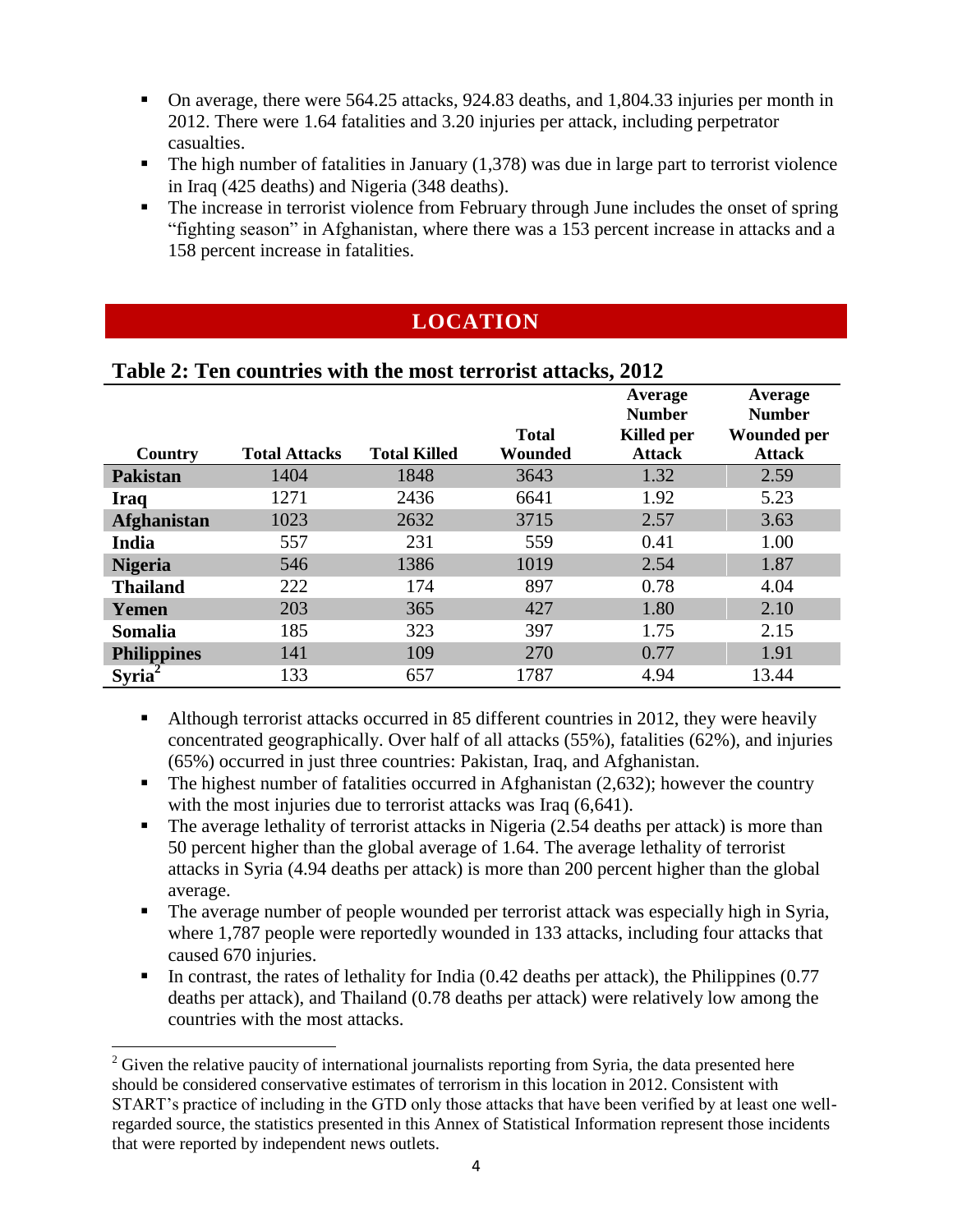# **COUNTRY PROFILES**

# **PAKISTAN**

- Terrorist attacks in Pakistan were attributed to 18 different perpetrator organizations in 2012; however, Pakistan also had a particularly high percentage of attacks with unidentified perpetrators (82.5%) compared to the global average of unattributed attacks (61.7%).
- Among the organizations identified, Tehrik-e Taliban Pakistan (TTP) was by far the most active. TTP was attributed responsibility for 100 attacks, nearly 500 deaths, and more than 900 injuries in Pakistan in 2012. The group claimed responsibility for 70 percent of these attacks, typically via telephone following the attack.
- **More than one-third of all terrorist attacks in Pakistan took place in the Khyber** Pakhtunkhwa Province, and an additional 23 percent took place in Balochistan, where a number of Baloch separatist groups were particularly active. Attacks in the Federally Administered Tribal Areas represented 19.6 percent of the total. Eighteen percent of all attacks took place in Sindh Province.
- Consistent with global patterns, the most common type of target in Pakistan was private citizens and property, which represented 23 percent of attacks. Attacks targeting police were 33 percent *less* prevalent in Pakistan compared to the rest of the world. In contrast, attacks against educational institutions were 108 percent *more* prevalent in Pakistan, owing to 120 bombings of girls' and boys' primary, middle, and high schools in 2012. These attacks typically occurred when the schools were unoccupied, causing relatively few casualties (0.39 deaths and 0.79 injuries per attack, on average). Attacks against educational institutions were also relatively common in Nigeria (56), Afghanistan (23), Turkey (21), and Thailand (20); however, the total number of terrorist attacks against education targets in Pakistan (136) was greater than in these four countries combined.

# **IRAQ**

- Similar to patterns of terrorist attacks in Pakistan, 81 percent of attacks in Iraq were attributed to unidentified perpetrators. However, Iraq differs insofar as 97 percent of the remaining attacks were attributed to al-Qa'ida in Iraq (AQI), either directly or under the name Islamic State of Iraq (ISI).
- **Terrorism in Iraq was uniquely characterized by highly lethal attacks. Three of the 10** most lethal terrorist attacks in 2012 took place in Iraq.
- Likewise, perpetrators of terrorism in Iraq frequently carried out series of coordinated events in which as many as several dozen attacks occurred at multiple locations throughout the country on a single day. In 2012, 11 of the 20 most lethal days within individual countries were cases of multiple attacks in Iraq. On four of these days there were more than 30 attacks across the country.
- The tactics and targets of terrorist attacks in Iraq were highly concentrated. More than 65 percent of all terrorist attacks in Iraq in 2012 targeted either private citizens and property or police. An additional 10.2 percent of attacks targeted general (non-diplomatic) government entities. The vast majority of attacks in Iraq (80.7%) were bombings. An additional 15 percent were armed assaults and three percent were assassinations of key figures.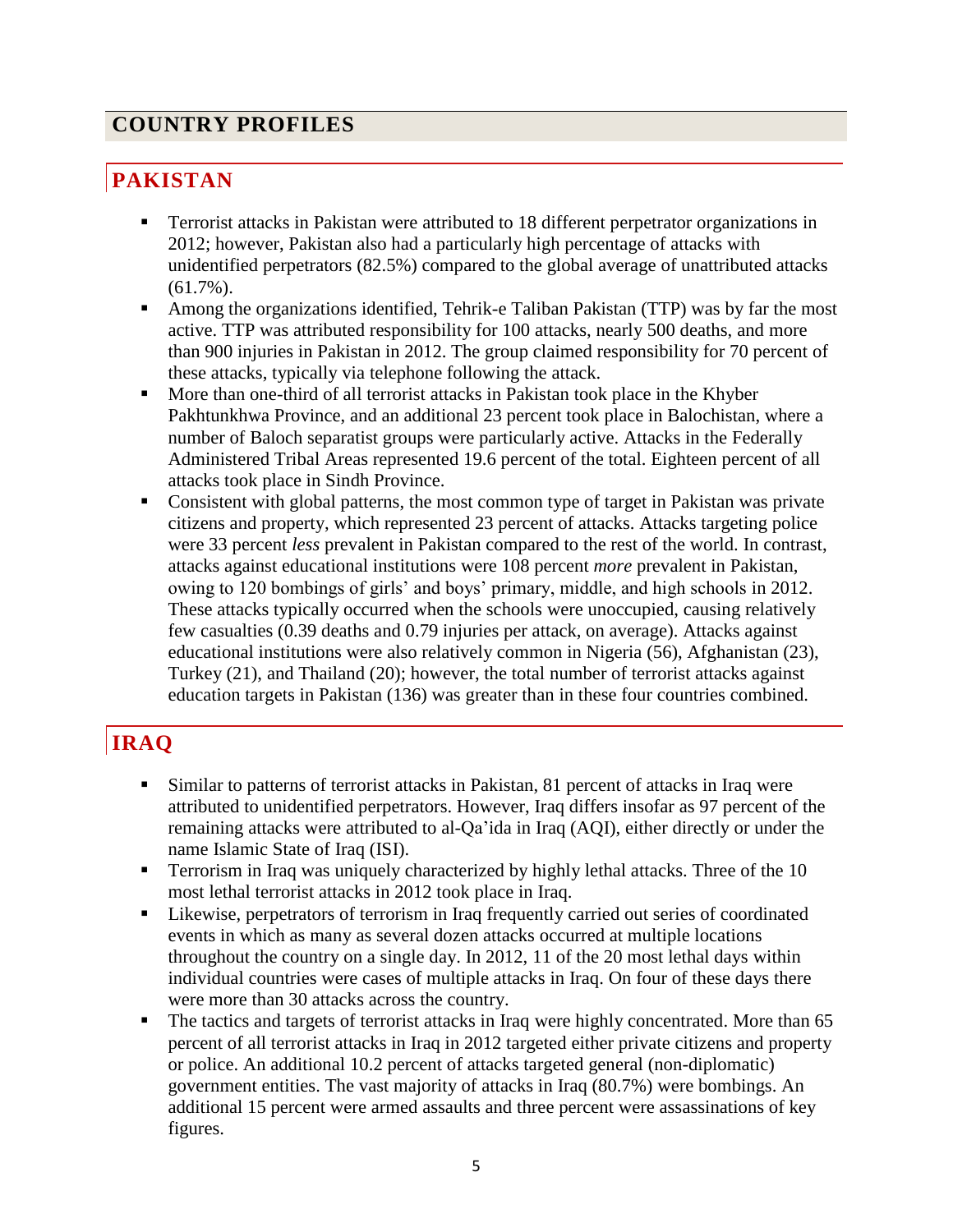# **AFGHANISTAN**

- Unlike in Pakistan and Iraq, perpetrator groups were identified in over 53 percent of attacks in Afghanistan. As with Iraq, however, relatively few perpetrator groups were active in Afghanistan. Over half (52.6%) of all terrorist attacks in Afghanistan in 2012 were attributed to the Taliban and the Haqqani Network.
- Attacks against military<sup>3</sup> targets in 2012 were 24.3 percent more common in Afghanistan than the global average. Many of these attacks targeted NATO/ISAF personnel or supply convoys.
- In 2012, 11.1 percent of all attacks in Afghanistan were attacks in which the perpetrator did not intend to survive. This represents one-third (33.2%) of all suicide attacks worldwide, while the remaining suicide attacks occurred primarily in Iraq (19.1%), Pakistan (13.2%), Nigeria (10.3%), Yemen (7.7%), Syria (6.8%), and Somalia (4.7%).
- Terrorist attacks were geographically ubiquitous in Afghanistan in 2012, occurring in 33 of the country's 34 provinces (with the exception of Daykundi Province). Nearly onequarter of all attacks in 2012 took place in Helmand and Kandahar Provinces in the South. In Helmand Province, 471 people were killed in 143 attacks and in Kandahar, 277 people were killed in 96 attacks. Twenty-one other provinces across the country suffered more than 15 attacks in 2012.

# **CASUALTIES**



#### **Figure 1: Casualties due to terrorist attacks worldwide, 2012**

 Nearly half of all terrorist attacks in 2012 (49.4%) caused no fatalities and 53 percent caused no injuries. The majority of the non-lethal attacks were bombings (74.2%) and

l <sup>3</sup> Although the Statistical Annex data set excludes attacks against combatant targets, it includes attacks in which perpetrators indiscriminately targeted both combatants and non-combatants.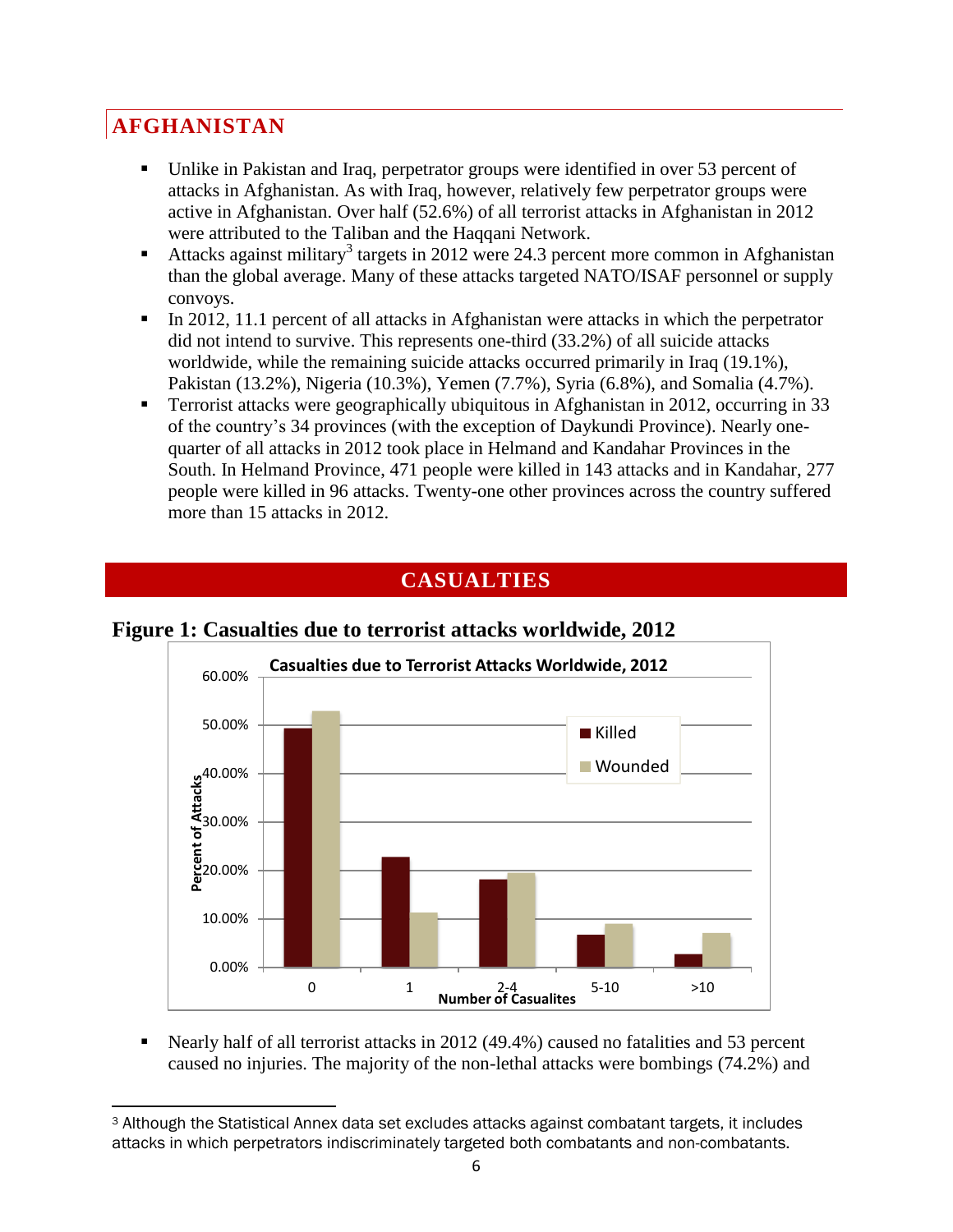approximately 20 percent of them were unsuccessful attacks (e.g., the explosive was planted but was defused or failed to detonate).

- Attacks that killed only one person were most likely to be armed assaults (38.6%), assassinations (10.6%), or kidnappings (2.8%). Among the bombings that killed only one person, 13.4 percent were those in which only the bomber was killed.
- In 2012, 186 single attacks killed more than 10 people, less than three percent of all attacks. The majority of these highly lethal attacks (159) took place in Afghanistan, Pakistan, Iraq, Nigeria, and Syria, and killed a total of 2,880 people.
- Around the world, 1,283 people were kidnapped or taken hostage in 2012. Reports indicated that 651 of these hostages were released, rescued, or escaped. The remaining hostages were either killed or the outcome was not reported.

# **PERPETRATORS**

#### **Table 3: Ten perpetrator groups with the most attacks worldwide, 2012**

|                                                         |                |               | Average<br><b>Number</b> |
|---------------------------------------------------------|----------------|---------------|--------------------------|
| <b>Perpetrator Group Name</b>                           | <b>Total</b>   | <b>Total</b>  | <b>Killed</b> per        |
|                                                         | <b>Attacks</b> | <b>Killed</b> | <b>Attack</b>            |
| <b>Taliban</b>                                          | 525            | 1842          | 3.51                     |
| <b>Boko Haram</b>                                       | 364            | 1132          | 3.11                     |
| Al-Qa'ida in Iraq (AQI)/Islamic State of Iraq (ISI)     | 249            | 892           | 3.58                     |
| <b>Maoists (India)/ Communist Party of India-Maoist</b> | 204            | 131           | 0.64                     |
| Al-Shabaab                                              | 121            | 278           | 2.30                     |
| Al-Qa'ida in the Arabian Peninsula (AQAP)               | 108            | 282           | 2.61                     |
| <b>Tehrik-e Taliban Pakistan (TTP)</b>                  | 103            | 510           | 4.95                     |
| <b>Kurdistan Workers' Party (PKK)</b>                   | 80             | 83            | 1.04                     |
| <b>Revolutionary Armed Forces of Colombia (FARC)</b>    | 71             | 122           | 1.72                     |
| <b>Corsican National Liberation Front (FLNC)</b>        | 58             | 0             | 0.00                     |

- Information about perpetrators was reported in source materials for 38 percent of terrorist attacks in 2012. More than 160 organizations were named as perpetrators of terrorist attacks. Of the attacks for which perpetrator information was reported, 20 percent were attributed to the Taliban, operating primarily in Afghanistan.
- In 36.3 percent of the attacks with information about the perpetrator group, the group explicitly claimed responsibility. In the remaining attacks, source documents attributed responsibility to a particular group or groups based on reports from authorities or observers.
- In addition to carrying out the most attacks, the Taliban in Afghanistan was responsible for the greatest number of fatalities in 2012. Along with Tehrik-e Taliban Pakistan (TTP) and al-Qa'ida in Iraq (AQI), the Taliban was among the most lethal organizations, causing an average of 3.5 deaths per attack.
- Boko Haram was responsible for a number of highly lethal attacks in 2012, including a series of coordinated bombings and armed assaults in Kano, Nigeria on January 20 that killed an estimated 190 people.
- In contrast, the Corsican National Liberation Front (FLNC) was the tenth most active terrorist group in 2012, yet it was not responsible for any fatal attacks. Rather, the group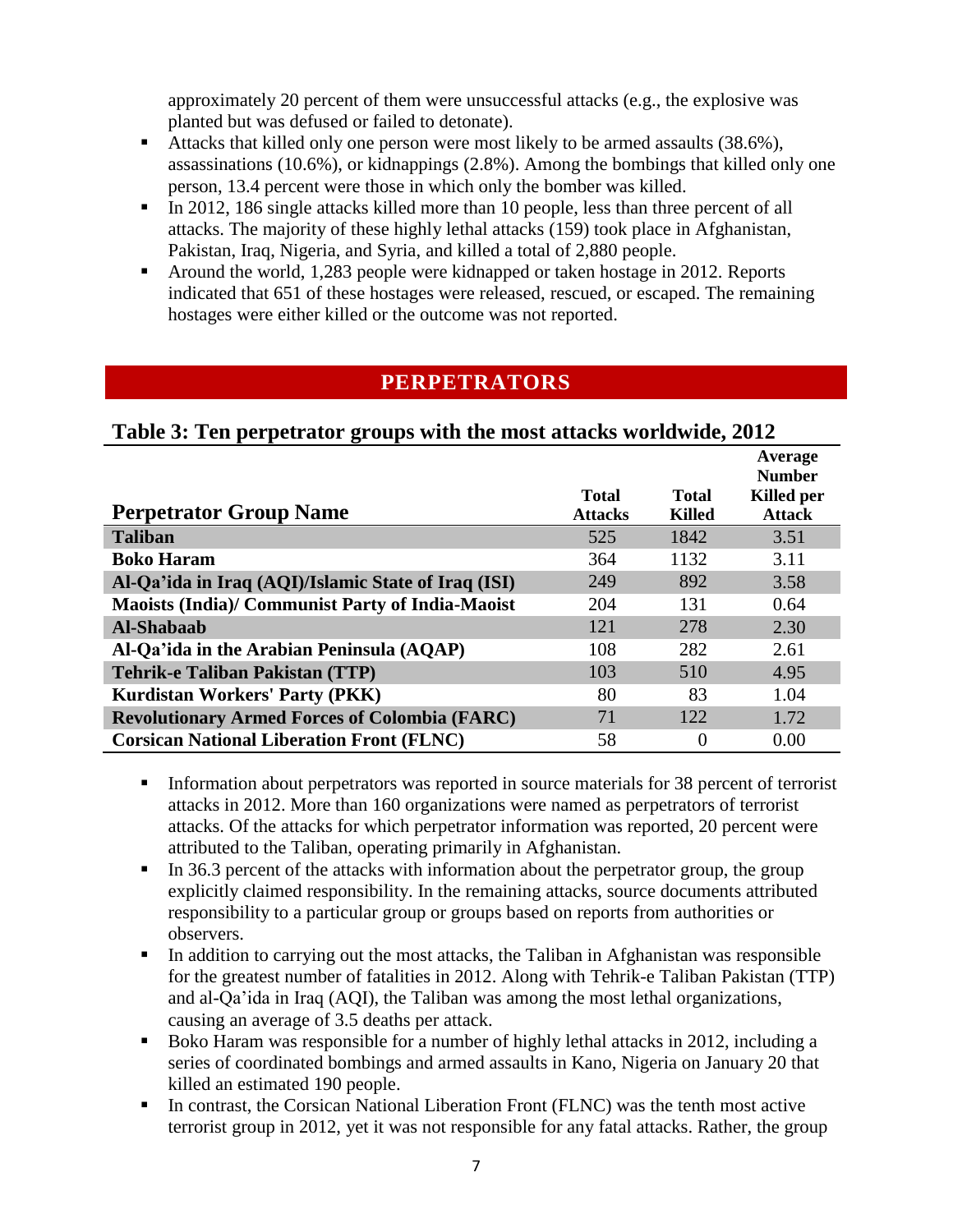was linked to several series of bombing attacks on vacant vacation homes and supermarkets. The group claimed responsibility for 50 of these attacks, either via a statement made after the attack or graffiti left at the scene.

#### **TACTICS AND WEAPONS**



**Figure 2: Tactics used in terrorist attacks worldwide, 2012**

- Each recorded terrorist attack can involve one or more tactics in a continuous sequence of actions. The most commonly used tactic in 2012 involved explosives, followed by armed assaults, which almost always involved firearms.
- Assassinations, where specific targets were selected because of their position, represented 4.7 percent of all tactics identified and they were most likely to be unsuccessful, meaning that the intended target of the assassination was not killed. Less than two-thirds (64%) of all attempted terrorist assassinations in 2012 were successful.
- In addition to the tactics shown in Figure 2, there were 23 unarmed assaults in 2012, 14 of which involved the use of chemical agents or poison. Likewise, three hijackings were attempted. Two of the hijackings targeted passenger vehicles in Iraq and the Philippines. The third was an unsuccessful aerial hijacking attempt reportedly made by Uighur separatists in China.
- Worldwide, 340 suicide attacks took place in 2012, resulting in 2,223 deaths and 4,410 injuries. Suicide attacks in 2012 were 4.7 times as lethal as non-suicide attacks.